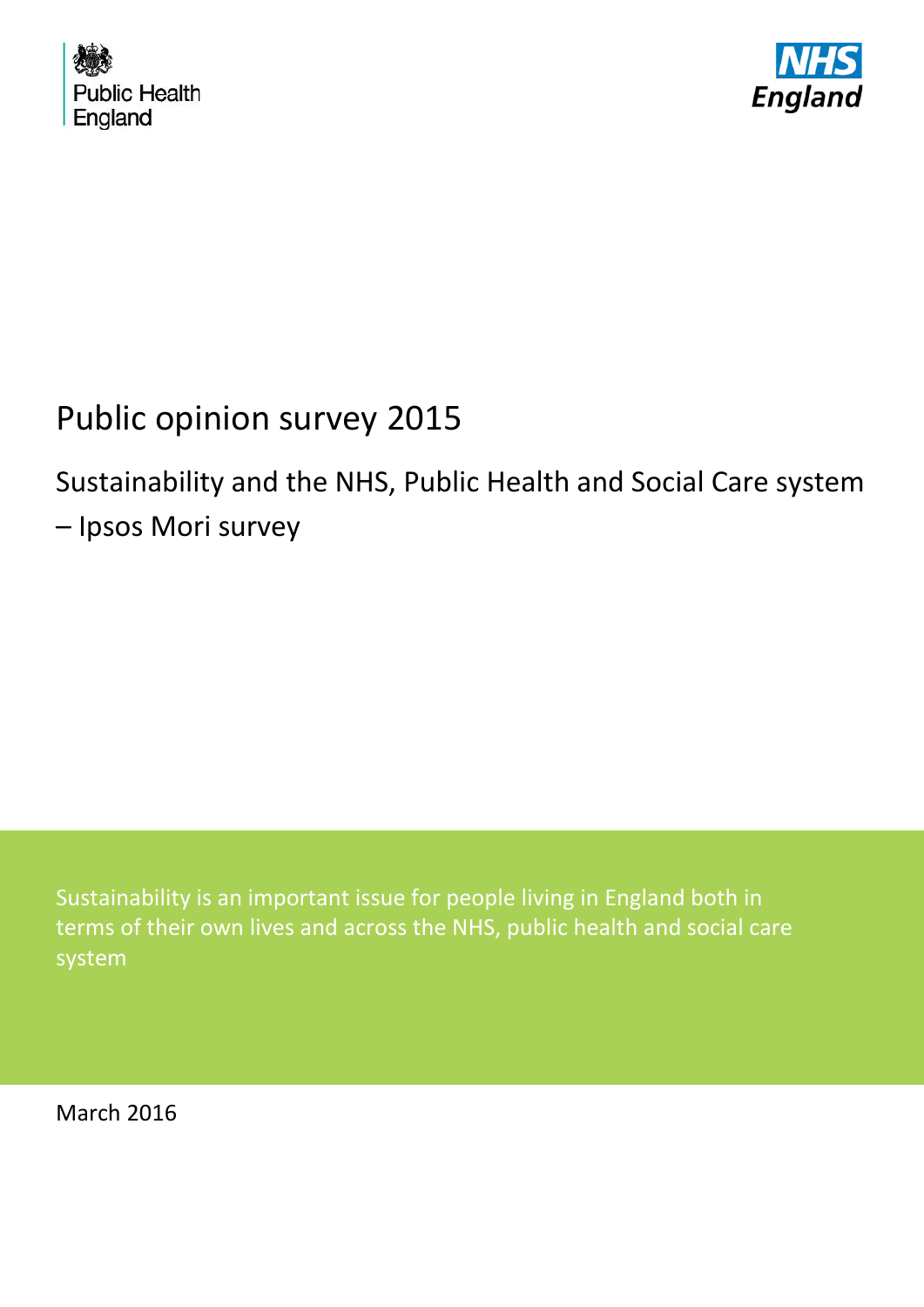

# **Survey introduction:**

In September 2015 the Sustainable Development Unit commissioned Ipsos MORI to carry out a public opinion survey to establish what the public's expectation was in relation to sustainability in the health and care system. This follows on from the surveys that were carried out in 2013 and 2011 (2011 was in relation to the NHS only). Each survey comprised close to 1000 interviews.

The 2011 and 2013 reports are available on the SDU website at:

<http://www.sduhealth.org.uk/policy-strategy/reporting/ipsos-mori.aspx>

# **Headline summary of responses:**

The survey shows that the public continues to think that sustainability remains an important issue for the health system.

- The survey shows that the public continues to think that sustainability remains an important issue for the health system.
- The percentage of the public who think it is important for the health system to work in a more sustainable way has increased to 92% in 2015 (89% in 2013, 2011 survey results for NHS only were 92% in 2011)
- The percentage of the public who said the health system should act in a more sustainable way even if it would cost more money is now 43% (36% in 2013 and 33% in 2011).
- When asked to state how high priority sustainability should be in the health system the responses increased with 25% (1 in 4) saying it should be a top priority (compared to 19% or 1 in 5 in both 2013 and 2011).

#### **Survey questions and responses for 2015 survey:**

The survey definition, question and summary of responses are detailed below. The results are based on all respondents (1011) unless otherwise stated and is weighted to reflect the population profiles of people in England aged 15+. Where results do not sum to 100, this may be due to multiple responses, computer rounding or the exclusion of don't knows/not stated. An asterisk (\*) represents a value of less than half of one per cent, but not zero.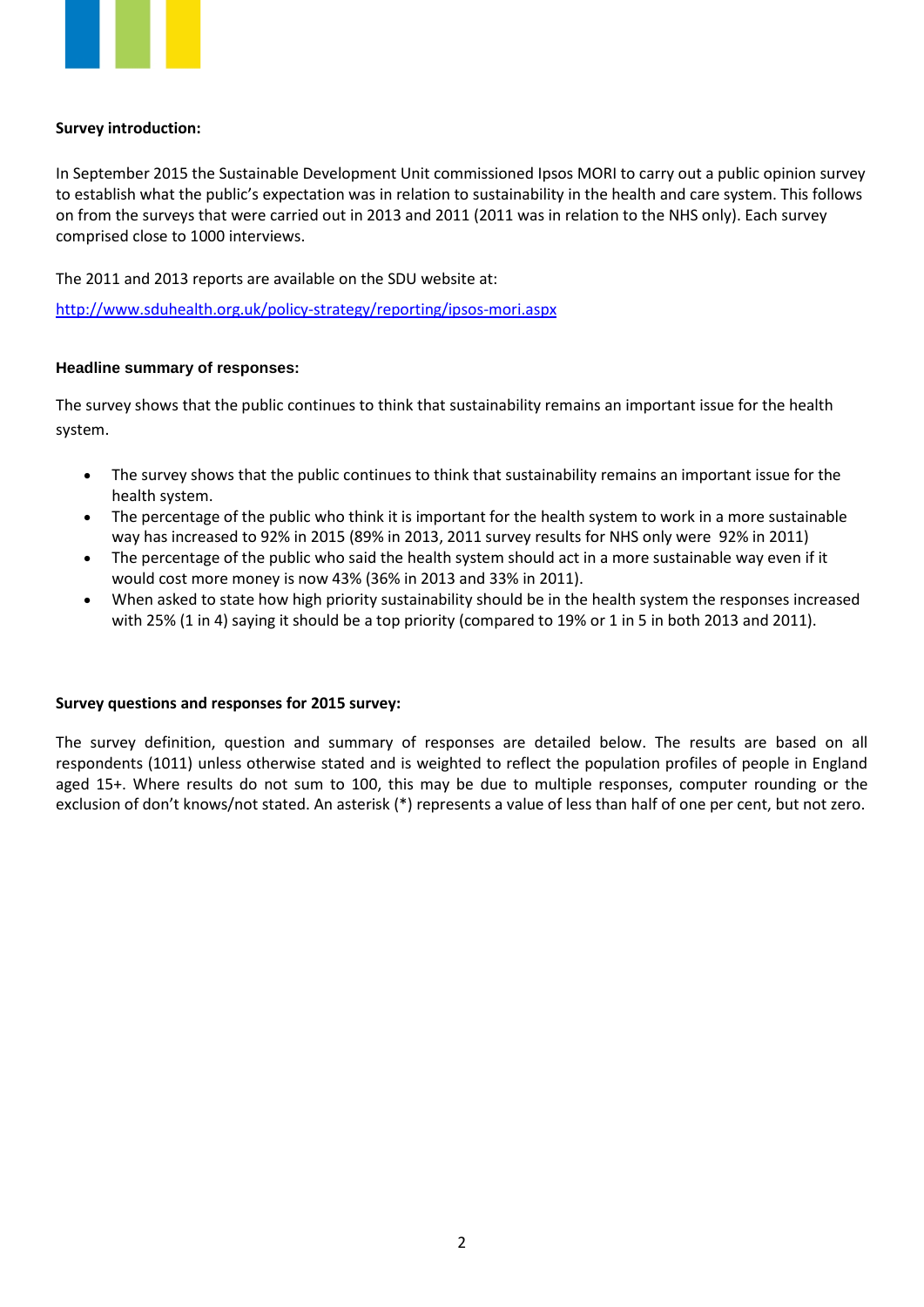

Survey definition:

*"One definition of a sustainable lifestyle is to use the planet's resources in a way that minimises the negative impact on the wellbeing of others and on the environment, both now and in the future."*

*"Thinking about sustainability"*

# Q1 **Which of these best describes how you feel about living a sustainable lifestyle? Please read out the letter that applies.**

|                                                      | %  |
|------------------------------------------------------|----|
| I'm not interested in living a sustainable lifestyle |    |
| I could do somewhat more to live sustainably         | 33 |
| I could do a lot more to live sustainably            | 24 |
| I do all I can to live sustainably                   | 34 |
| Don't know                                           |    |

# Definition:

*"The health system. The following questions relate to the health system in England. By health system we mean the NHS and other providers of health care services including social care and public health. "*

*"The health system could become more sustainable by doing things such as; making sure that unused lights are switched off, that the buildings are not kept too hot, and that patients can receive more of their treatment or care closer to home."*

#### Q2 **How important do you think it is, if at all, for the health system to work in a more sustainable way?**

|                      | %              |
|----------------------|----------------|
| Very important       | 57             |
| Fairly important     | 35             |
| Not very important   | 5              |
| Not at all important | $\overline{2}$ |
| Don't know           | 1              |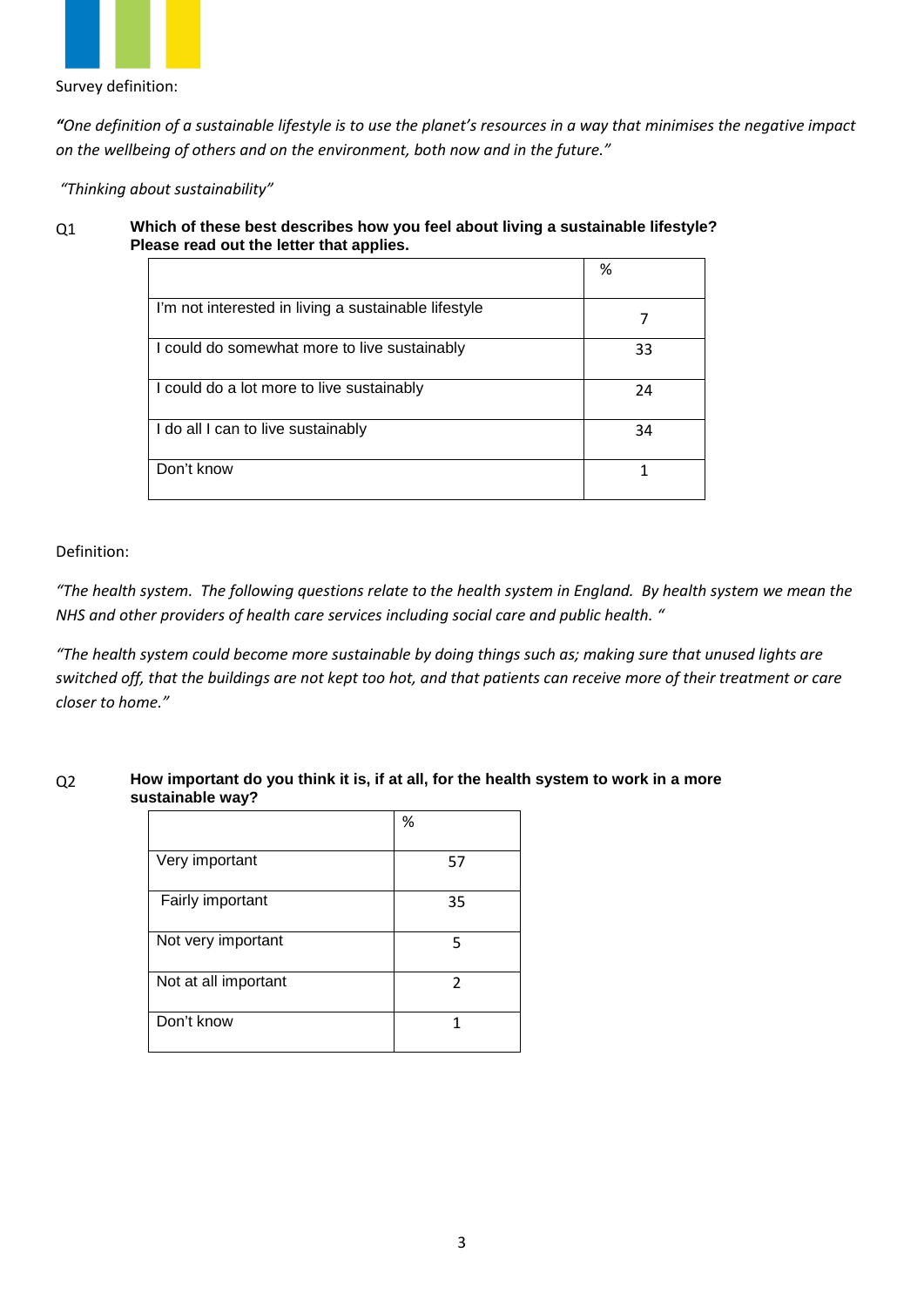Q3 **To what extent do you feel the health system should make sustainability a part of the way it does its work in the future?**

> **Please give your answer on a scale of one to ten where ten means that sustainability should be the top priority for the health system and one means it should not be a priority at all.**

|                             | %              |
|-----------------------------|----------------|
| $1 = Not$ a priority at all | $\overline{2}$ |
| $\overline{2}$              | $\mathbf{1}$   |
| $\mathsf 3$                 | $\mathbf 2$    |
| $\overline{\mathbf{4}}$     | 3              |
| 5                           | 11             |
| 6                           | 9              |
| $\overline{7}$              | 17             |
| 8                           | 22             |
| 9                           | 9              |
| $10 =$ top priority         | 25             |
| Don't know                  | $\mathbf{1}$   |

# Q4 **Which, if any, of the following statements is closest to your view?**

|                                                                                                           | %              |
|-----------------------------------------------------------------------------------------------------------|----------------|
| The health system should not act in any more sustainable a way than<br>they do now                        | 4              |
| The health system should only act in a more sustainable way where this<br>would save money                | 24             |
| The health system should act in a more sustainable way even where<br>this would not save or cost money    | 26             |
| The health system should act in a more sustainable way even where<br>this would cost a small amount       | 30             |
| The health system should act in a more sustainable way even where<br>this would cost a significant amount | 13             |
| Don't know                                                                                                | $\overline{2}$ |
| None of these                                                                                             | 1              |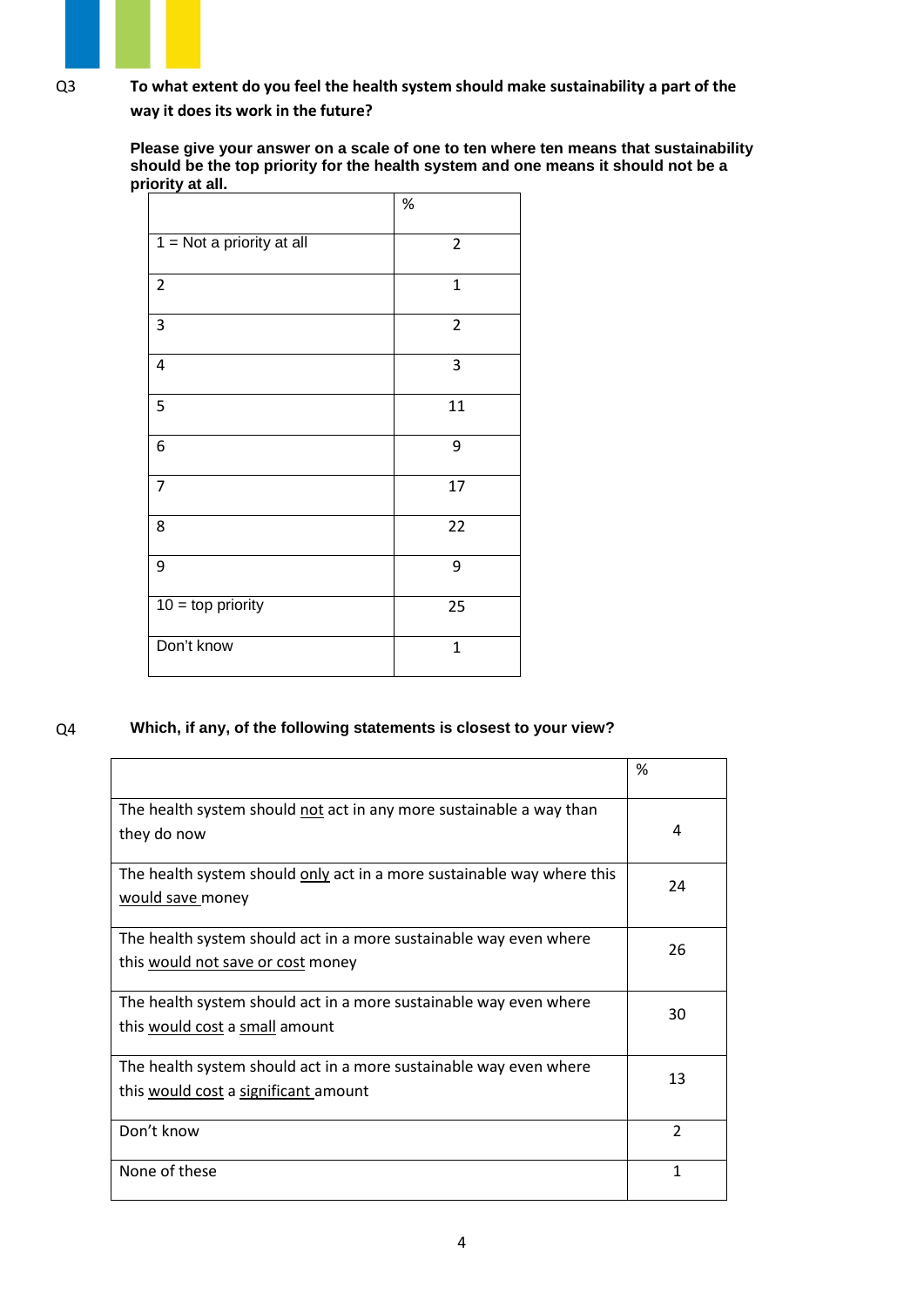*The health system is already making some changes to make it more sustainable. I am going to read out some of these changes.*

# Q5

|                |                                                                                                                                                                                                                        | Get a<br>lot<br>better | Get a<br>little<br>better | Stay<br>about<br>the<br>same | Get a<br>little<br>worse | Get a<br>$_{\text{lot}}$<br>worse | Don't<br>know |
|----------------|------------------------------------------------------------------------------------------------------------------------------------------------------------------------------------------------------------------------|------------------------|---------------------------|------------------------------|--------------------------|-----------------------------------|---------------|
|                |                                                                                                                                                                                                                        | %                      | %                         | %                            | %                        | %                                 | %             |
| $\mathbf{1}$   | Using teleconference services such as<br>video or telephone or internet<br>communications. This would mean<br>that patients could talk to their doctor<br>or other health professionals from or<br>close to their home | 26                     | 35                        | 22                           | 10                       | 5                                 | 2             |
| $\overline{2}$ | Locating services closer to people's<br>homes (where suitable) so that they do<br>not always have to travel to hospital                                                                                                | 41                     | 34                        | 19                           | 5                        | 1                                 | 1             |
| $\overline{3}$ | Making it easier for patients and staff<br>to cycle or walk to health services<br>(where this is appropriate)                                                                                                          | 18                     | 35                        | 35                           | 5                        | 4                                 | 3             |
| 4              | Improving buildings (such as hospitals<br>and GP surgeries) so that the energy<br>to heat, cool, ventilate and light the<br>buildings is used more effectively                                                         | 31                     | 38                        | 25                           | 4                        | $\ast$                            | 1             |
| 5              | Supporting patients to manage their<br>own illness at home, for instance<br>patients using blood pressure monitors<br>at home so they can monitor their<br>condition                                                   | 27                     | 39                        | 21                           | 9                        | 3                                 | $\mathcal{P}$ |
| 6              | Serving patients more locally-sourced,<br>seasonal and fresh food                                                                                                                                                      | 33                     | 36                        | 25                           | 3                        | $\mathbf{1}$                      | $\mathcal{P}$ |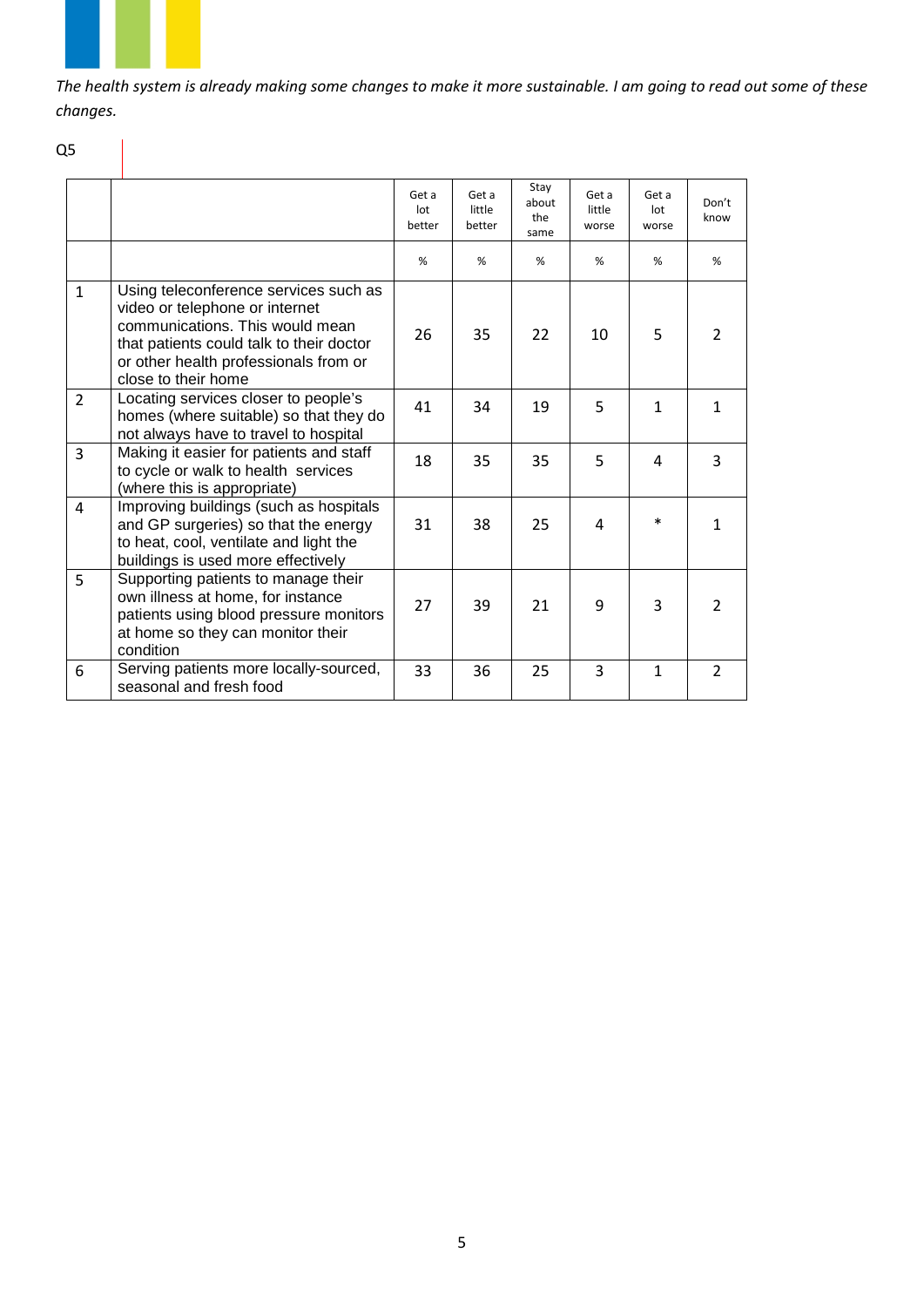*There are a number of things that patients and the public could do to help the health system to become more sustainable.*

|              |                                                                                                                                                         | Very<br>likely | Fairly<br>likely | Neither<br>likely<br>nor<br>unlikely | Fairly<br>unlikely | Very<br>unlikely | Don't<br>know |
|--------------|---------------------------------------------------------------------------------------------------------------------------------------------------------|----------------|------------------|--------------------------------------|--------------------|------------------|---------------|
|              |                                                                                                                                                         | %              | %                | %                                    | %                  | %                | %             |
| $\mathbf{1}$ | Inform staff if you notice that<br>resources (such as energy,<br>packaging and equipment) have<br>been wasted                                           | 16             | 27               | 20                                   | 24                 | 13               | 1             |
| 2            | Use public transport when<br>travelling to health services                                                                                              | 21             | 22               | 13                                   | 18                 | 25               | *             |
| 3            | Accept re-issued medicines that<br>have been returned by other<br>patients because they were not<br>used and after they have been<br>checked for safety | 31             | 28               | 13                                   | 10                 | 17               | 1             |
| 4            | Use online treatment services (for<br>example using online video call<br>facilities to have an online<br>consultation with your doctor)                 | 24             | 30               | 13                                   | 14                 | 18               | 1             |

#### Q7 **Which of the following services, if any, have you personally used in the last year or so?** *Base: 1006 respondents[1](#page-0-0)*

|                                                    | %      |
|----------------------------------------------------|--------|
| Visited an NHS GP                                  | 69     |
| Attended an NHS hospital as an outpatient          | 28     |
| Visited a Pharmacist/ Chemist for medical advice   | 34     |
| Visited an accident and emergency (A&E) department | 20     |
| Been an inpatient at an NHS hospital               | 14     |
| Used an NHS telephone help service                 | 12     |
| Used a walk-in clinic                              | 16     |
| Used the NHS Choices website                       | 9      |
| Used social care services                          | 4      |
| Don't know                                         | 1      |
| Refused                                            | $\ast$ |
| None of these                                      | 15     |

<span id="page-5-0"></span>1 Please note that these questions were asked later in the survey and some respondents dropped out of the interview so the base size is reduced.